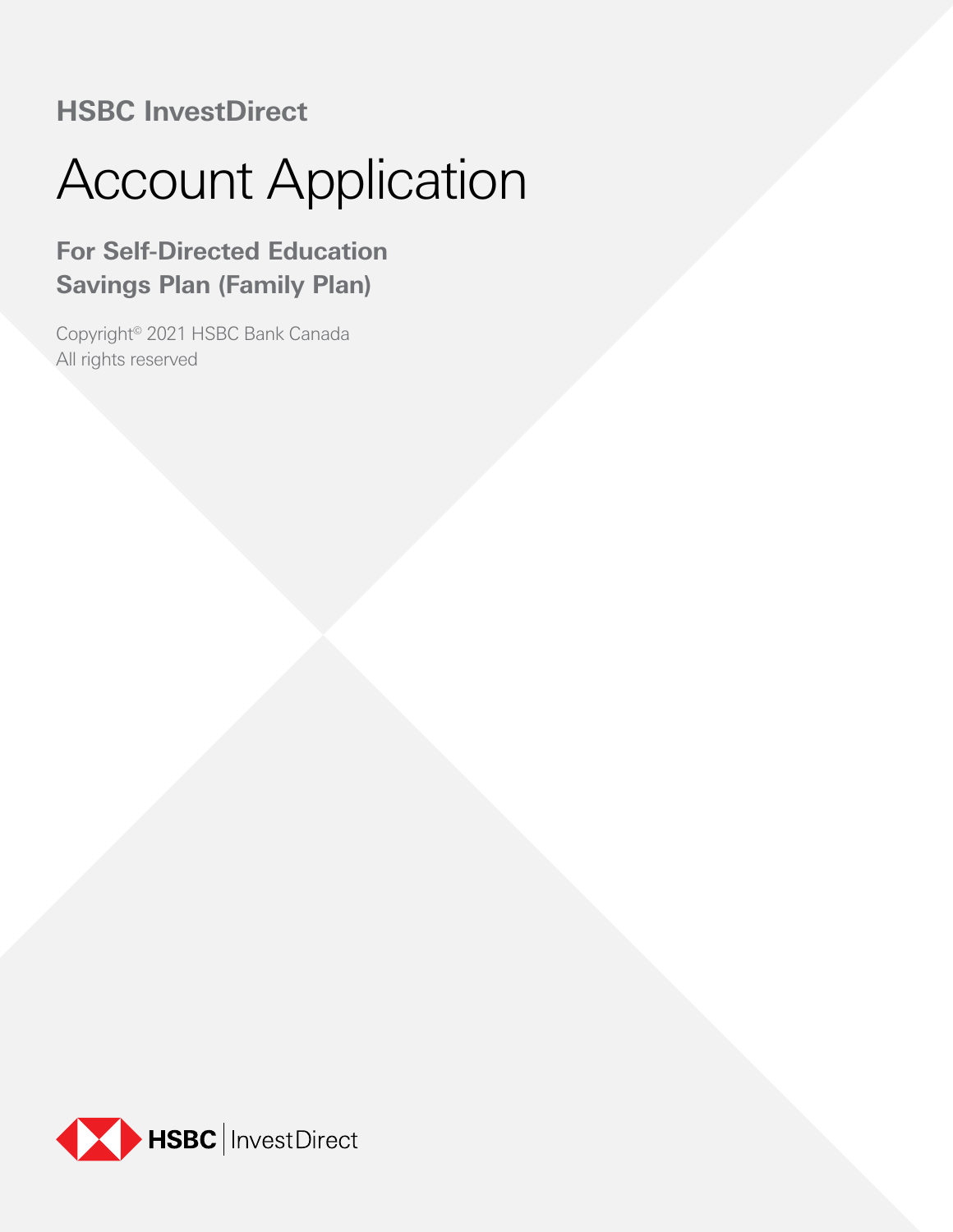# **HSBC InvestDirect\***

## **Empower yourself with award-winning research and smart analysis tools that can help you make the right investment**

**decisions. At HSBC InvestDirect, we give you the power to invest with success.**

This application should take you approximately 10–15 minutes to complete.

### **Before you return your completed application please ensure you have:**

- 1. Completed all required sections and provided full information in relevant applicable sections.
- 2. Read the Client Terms and Conditions for important information in connection with your HSBC InvestDirect account.
- 3. Read the "Client Information Consent Agreement" in the Client Terms and Conditions.
- 4. Provided all required signatures including, Suitability Acknowledgement and Signatures Section.
- 5. Signed and attached all the necessary documentation for your application.
	- **[Canadian Education Savings Grant](http://www.hsbc.ca/1/content/canada2/assets/pdf/investdirect/gov_cesg.pdf)**
	- Alberta Centennial Educations Savings Plan Grant Form [\(For Residents of Alberta only\)](http://www.hsbc.ca/1/content/canada2/assets/pdf/investdirect/ab_cesg.pdf)
	- For non-U.S. persons: ([W-8BEN Form](http://www.hsbc.ca/1/content/canada2/assets/pdf/investdirect/irs_w8ben.pdf))
	- For U.S. persons: [\(W-9 Form\)](http://www.hsbc.ca/1/content/canada2/assets/pdf/investdirect/w9_form.pdf)
- 6. Provided verification of the identity of all persons authorized to trade in this account in order to satisfy The Proceeds of Crime (Money

Laundering) and Terrorist Financing Act. This may be done by:

Presenting, in person, two pieces of identification, one of which must be a government issued photo ID, of both the Subscriber (and,

if applicable, the Joint Subscriber) or any other individual with authority over the account to an HSBC InvestDirect office or nearest

HSBC Bank Canada Branch for verification.

7. If you wish to establish an opening balance, please send a cheque, OR complete a [Registered Education Savings Plan \(RESP\) Transfer Form](https://www.canada.ca/en/services/benefits/education/education-savings/resp-promoters.html).

Please return the application by mail or in person with all the necessary documents and opening balance (if applicable) to the HSBC

InvestDirect office noted below or any HSBC Bank Canada Branch.

### **HSBC InvestDirect**

## **Suite 102, 1725 16th Avenue**

# **Richmond Hill, ON**

# **L4B 4C6**

### Questions? Please call **1-800-760-1180** or email us at **investdirect@hsbc.ca.** Forms are available online at **www.investdirect.hsbc.ca.**

\*HSBC Securities (Canada) Inc. is a wholly owned subsidiary of, but separate entity from, HSBC Bank Canada. HSBC Securities (Canada) Inc. is a member of the Investment Industry Regulatory Organization of Canada.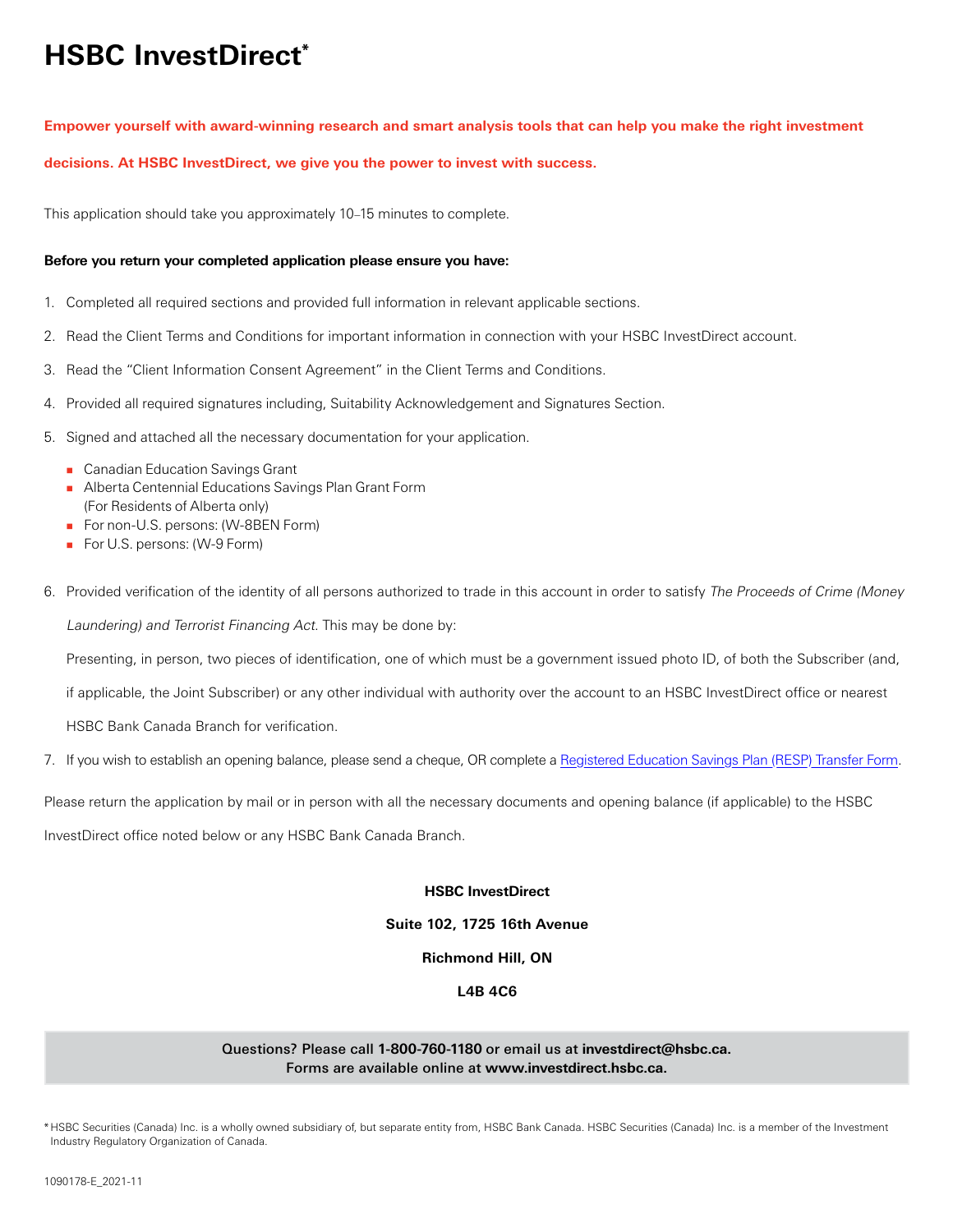# **HSBC InvestDirect**

# **Self-Directed Education Savings Plan (Family Plan)**

Investment Account Number

| Preferred language of communication - Required                                                                                                                                                                                               | <b>E-Documents</b>                                                                                                                                                                                                                                                                  |
|----------------------------------------------------------------------------------------------------------------------------------------------------------------------------------------------------------------------------------------------|-------------------------------------------------------------------------------------------------------------------------------------------------------------------------------------------------------------------------------------------------------------------------------------|
| $\Box$ English<br>$\Box$ French<br>I would like to receive marketing materials in Chinese                                                                                                                                                    | I would like online access to my statements and other documents. To receive<br>these in electronic form, please check the box.<br>(For full details, refer to the Terms and Conditions and electronic consent to<br>Tax Documents.)                                                 |
| <b>Subscriber's Personal Information - Required</b>                                                                                                                                                                                          | <b>Please refer to the client Terms &amp; Conditions</b>                                                                                                                                                                                                                            |
| Mrs.<br>Miss<br>$\vert$ $\vert$ Ms.<br>Dr.<br>l I Mr.                                                                                                                                                                                        | <b>Employment Information</b><br>Employment status:                                                                                                                                                                                                                                 |
| Last Name (Legal)<br>First Name (Legal)<br>Middle Name (Legal)                                                                                                                                                                               | Self-Employed<br>Employed<br>Student<br>Retired*<br>Homemaker*<br>Not Working*                                                                                                                                                                                                      |
| Home Tel. #<br>Business Tel. # (including extension)                                                                                                                                                                                         | *Retired, Not Working, or Homemaker: Provide details of most recent job.                                                                                                                                                                                                            |
| Mobile Tel. #<br>E-mail Address                                                                                                                                                                                                              | Employer's Name                                                                                                                                                                                                                                                                     |
| Country of Residence<br>Citizenship (list all countries)                                                                                                                                                                                     | Type of Business                                                                                                                                                                                                                                                                    |
| Country of Birth                                                                                                                                                                                                                             | Occupation/Position<br>Years with Employer                                                                                                                                                                                                                                          |
| Residence Address (P.O. Boxes, R.R or c/o not accepted)<br>Apt./Suite #                                                                                                                                                                      | Employer's Address                                                                                                                                                                                                                                                                  |
| Province<br>Postal Code<br>City                                                                                                                                                                                                              | City<br>Province<br>Postal Code                                                                                                                                                                                                                                                     |
| <b>SIN</b><br>Date of Birth (mm/dd/yyyy)                                                                                                                                                                                                     | <b>Financial Information</b>                                                                                                                                                                                                                                                        |
| Divorced<br>Marital Status:<br>Married<br>$\Box$<br>Single<br>Common Law<br>Number of Dependents:<br><b>Spousal Information</b> (complete below only if your spouse is not a joint Subscriber<br>  Mrs.     Miss<br>$M$ s.<br>l I Mr.<br>Dr. | l I Widowed<br>Current Annual Income (\$)<br>$=$ \$0.00<br>Net Fixed Assets (Less liabilities)**<br>Net Liquid Assets*<br><b>Total Assets</b><br>* Cash & Securities less loans outstanding against securities<br>** Fixed assets less liabilities outstanding against fixed assets |
|                                                                                                                                                                                                                                              | <b>Source of Wealth</b> (select all that apply)                                                                                                                                                                                                                                     |
| Spouse's Full Name                                                                                                                                                                                                                           | Employment Income<br>Previous Employment Income                                                                                                                                                                                                                                     |
| Spouse's Employer's Name                                                                                                                                                                                                                     | <b>Business Income</b><br>Pension Income<br>Rental Income<br>Spouse's Employment Income                                                                                                                                                                                             |
| Type of Business                                                                                                                                                                                                                             | Investment Income, specify:                                                                                                                                                                                                                                                         |
| Spouse's Occupation/Position                                                                                                                                                                                                                 | Gift/Allowance, specify: We are a series of the series of the series of the series of the series of the series                                                                                                                                                                      |
| Retired, Not Working, or Homemaker: Provide details of most recent job.                                                                                                                                                                      | <b>Source of funds for this account</b> (select all that apply)                                                                                                                                                                                                                     |
| <b>Bank Information</b>                                                                                                                                                                                                                      | Cheque Deposit<br>Share Certificate Deposit                                                                                                                                                                                                                                         |
| <b>Bank Name</b>                                                                                                                                                                                                                             | Transfer from linked Bank Account<br>Transfer in from a Financial Institution, specify: _____________________________                                                                                                                                                               |
| <b>Bank Address</b>                                                                                                                                                                                                                          |                                                                                                                                                                                                                                                                                     |
| Bank Transit #<br>Bank Institution #                                                                                                                                                                                                         | Bank Account #                                                                                                                                                                                                                                                                      |
| (You can find this information on the bottom of most cheques.)                                                                                                                                                                               |                                                                                                                                                                                                                                                                                     |
| I would like the convenience of being able to settle my trades and execute funds<br>transfers to/from my bank account stated above.                                                                                                          |                                                                                                                                                                                                                                                                                     |
| $\Box$ Yes<br>$\Box$ No<br>(If yes and the above is a non HSBC Bank, please attach a void<br>personal cheque)                                                                                                                                |                                                                                                                                                                                                                                                                                     |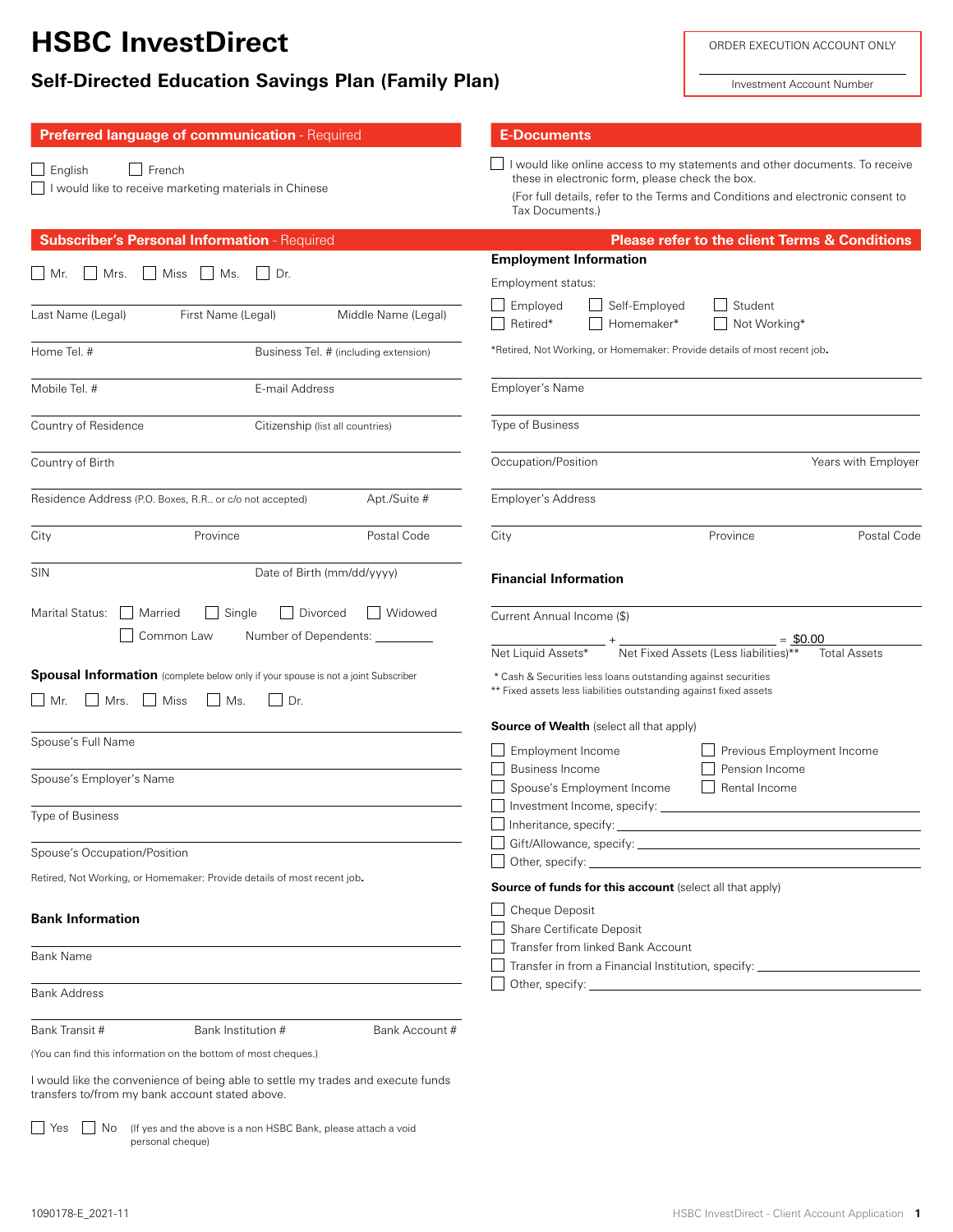# **Mailing Address** - Optional

If you would like us to send information about your accounts to an address other than your home address on the previous page of this application, please indicate it here along with an explanation.

| it nere along with an explanation.                                                                                                                                                                                                                                                                                                                     | Street Address/Concession/Rural Route/Site                                                                                                                                                                                                             | Apt./Suite #        |
|--------------------------------------------------------------------------------------------------------------------------------------------------------------------------------------------------------------------------------------------------------------------------------------------------------------------------------------------------------|--------------------------------------------------------------------------------------------------------------------------------------------------------------------------------------------------------------------------------------------------------|---------------------|
| Reason for separate mailing address                                                                                                                                                                                                                                                                                                                    | Street Address, Continued                                                                                                                                                                                                                              |                     |
| Continued                                                                                                                                                                                                                                                                                                                                              | City<br>Province                                                                                                                                                                                                                                       | Postal Code         |
|                                                                                                                                                                                                                                                                                                                                                        | Country                                                                                                                                                                                                                                                |                     |
| Joint Subscriber's Personal Information (Must be spouse or common-law partner of Subscriber)                                                                                                                                                                                                                                                           |                                                                                                                                                                                                                                                        |                     |
| Mrs.<br>Miss<br>Ms.<br>    Dr.<br>Mr.                                                                                                                                                                                                                                                                                                                  | <b>Employment Information</b><br>Employment status:                                                                                                                                                                                                    |                     |
| First Name (Legal)<br>Last Name (Legal)<br>Middle Name (Legal)                                                                                                                                                                                                                                                                                         | $\Box$ Employed<br>Self-Employed<br>Student<br>$\mathbf{I}$<br>Retired*<br>Homemaker*<br>Not Working*                                                                                                                                                  |                     |
| Home Tel. #<br>Business Tel. # (including extension)                                                                                                                                                                                                                                                                                                   | *Retired, Not Working, or Homemaker: Provide details of most recent job.                                                                                                                                                                               |                     |
| Mobile Tel. #<br>E-mail Address                                                                                                                                                                                                                                                                                                                        | Employer's Name                                                                                                                                                                                                                                        |                     |
| Country of Residence<br>Citizenship (list all countries)                                                                                                                                                                                                                                                                                               | Type of Business                                                                                                                                                                                                                                       |                     |
| Country of Birth                                                                                                                                                                                                                                                                                                                                       | Occupation/Position                                                                                                                                                                                                                                    | Years with Employer |
| Residence Address (P.O. Boxes, R.R or c/o not accepted)<br>Apt./Suite #                                                                                                                                                                                                                                                                                | Employer's Address                                                                                                                                                                                                                                     |                     |
| City<br>Province<br>Postal Code                                                                                                                                                                                                                                                                                                                        | City<br>Province                                                                                                                                                                                                                                       | Postal Code         |
| SIN<br>Date of Birth (mm/dd/yyyy)                                                                                                                                                                                                                                                                                                                      | <b>Financial Information</b>                                                                                                                                                                                                                           |                     |
| Divorced<br>  Widowed<br>Marital Status:<br>Married<br>Single<br>$\blacksquare$<br>Common Law<br>Number of Dependents: __                                                                                                                                                                                                                              | Current Annual Income (\$)<br>$= $0.00$<br>Net Fixed Assets (Less liabilities)**<br>Net Liquid Assets*                                                                                                                                                 | <b>Total Assets</b> |
| <b>Bank Information</b>                                                                                                                                                                                                                                                                                                                                | * Cash & Securities less loans outstanding against securities                                                                                                                                                                                          |                     |
| Bank Name                                                                                                                                                                                                                                                                                                                                              | ** Fixed assets less liabilities outstanding against fixed assets                                                                                                                                                                                      |                     |
| Bank Address                                                                                                                                                                                                                                                                                                                                           | <b>Source of Wealth</b> (select all that apply)<br>Employment Income<br>Previous Employment Income                                                                                                                                                     |                     |
| Bank Transit #<br>Bank Institution #<br>Bank Account #<br>(You can find this information on the bottom of most cheques.)<br>I would like the convenience of being able to settle my trades and execute funds<br>transfers to/from my bank account stated above.<br>Yes<br>No<br>(If yes and the above is a non HSBC bank account, please attach a void | Pension Income<br><b>Business Income</b><br>Rental Income<br>Spouse's Employment Income<br>Investment Income, specify:<br>Inheritance, specify:<br>Gift/Allowance, specify:<br><u> 1980 - Johann Barn, amerikansk politiker (</u><br>Other, specify: _ |                     |
| personal cheque)                                                                                                                                                                                                                                                                                                                                       | <b>Source of funds for this account</b> (select all that apply)                                                                                                                                                                                        |                     |
|                                                                                                                                                                                                                                                                                                                                                        | Cheque Deposit<br>Share Certificate Deposit<br>Transfer from linked Bank account                                                                                                                                                                       |                     |

Transfer from Bank a Financial Institution, specify: \_\_\_\_\_\_\_\_\_\_\_\_\_

Other, specify: \_\_\_\_\_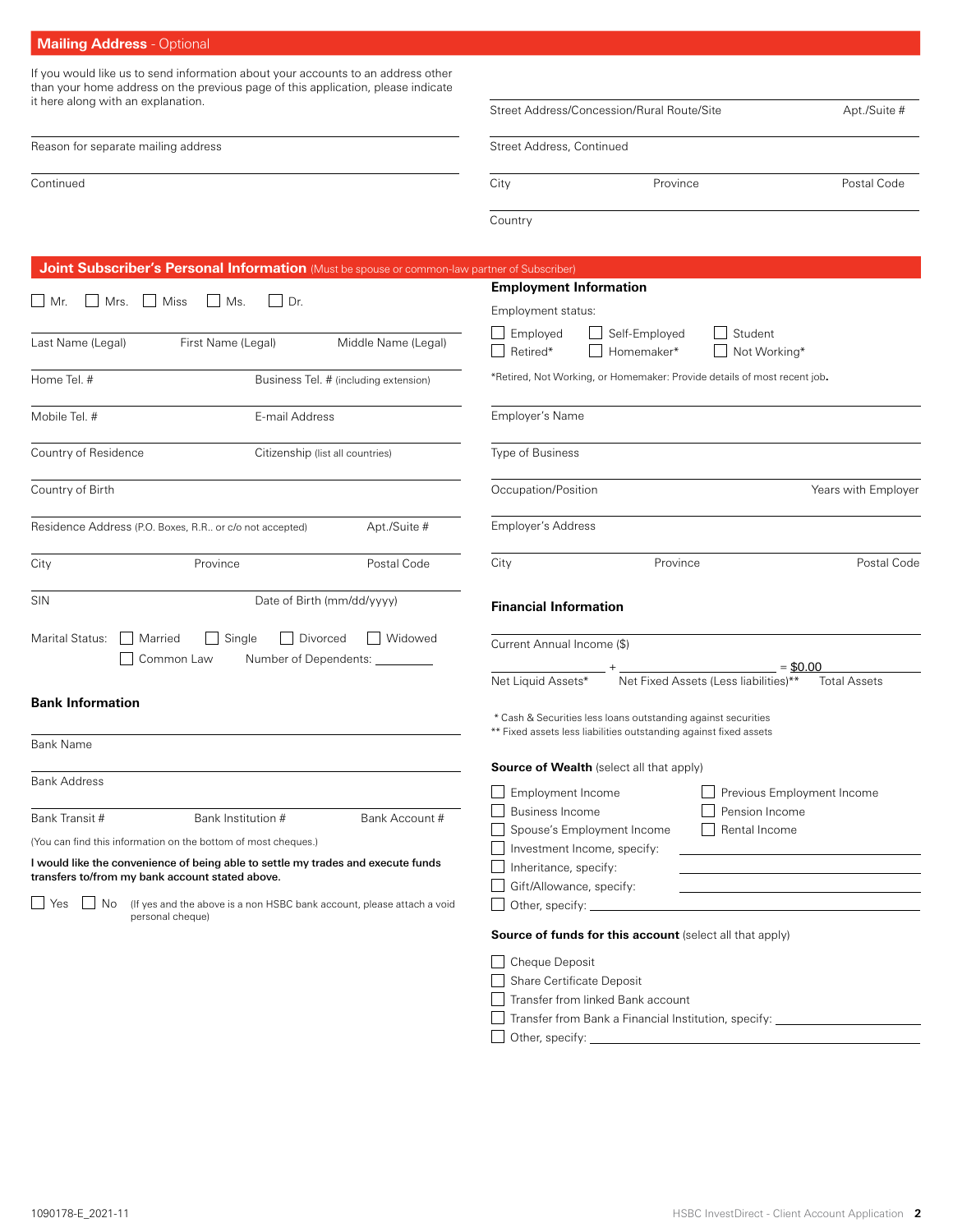| <b>Investment Experience and Use of Account - Required</b>                                                                                             |                   |            |                   |                                                                                                                 |                                                                                                                                                                                                                                                                              |                              |                                           |
|--------------------------------------------------------------------------------------------------------------------------------------------------------|-------------------|------------|-------------------|-----------------------------------------------------------------------------------------------------------------|------------------------------------------------------------------------------------------------------------------------------------------------------------------------------------------------------------------------------------------------------------------------------|------------------------------|-------------------------------------------|
| <b>Investment Knowledge</b>                                                                                                                            |                   |            |                   |                                                                                                                 | <b>Investment Experience</b>                                                                                                                                                                                                                                                 |                              |                                           |
| Subscriber:                                                                                                                                            | None              | Limited    | Average           | Experienced                                                                                                     |                                                                                                                                                                                                                                                                              | <b>Subscriber</b>            | <b>Joint Subscriber</b>                   |
| Joint Subscriber:                                                                                                                                      | None              | Limited    | Average           | Experienced                                                                                                     | Common Stock                                                                                                                                                                                                                                                                 |                              |                                           |
| <b>Number of Years Investing</b>                                                                                                                       |                   |            |                   |                                                                                                                 | <b>Bonds</b><br><b>Mutual Funds</b>                                                                                                                                                                                                                                          |                              |                                           |
| Subscriber:                                                                                                                                            | 0                 | $ $ 1-5    | $6 - 10$          | $10+$                                                                                                           | Options                                                                                                                                                                                                                                                                      |                              |                                           |
| Joint Subscriber:                                                                                                                                      | $\vert$ $\vert$ 0 | $\Box$ 1-5 | $  6 - 10$        | $10+$                                                                                                           | <b>Preferred Stock</b><br>Short Selling                                                                                                                                                                                                                                      |                              |                                           |
|                                                                                                                                                        |                   |            |                   |                                                                                                                 | No Experience                                                                                                                                                                                                                                                                |                              |                                           |
| Use of this Account (select all that apply)                                                                                                            |                   |            |                   |                                                                                                                 |                                                                                                                                                                                                                                                                              |                              |                                           |
| Income Generation                                                                                                                                      | $\Box$ Saving     |            | Growth of Capital | Market Speculation                                                                                              |                                                                                                                                                                                                                                                                              |                              |                                           |
| <b>Other Information - Required</b>                                                                                                                    |                   |            |                   |                                                                                                                 |                                                                                                                                                                                                                                                                              |                              |                                           |
|                                                                                                                                                        |                   |            |                   |                                                                                                                 |                                                                                                                                                                                                                                                                              | <b>Subscriber</b>            | <b>Joint Subscriber</b>                   |
| member of a Stock Exchange?                                                                                                                            |                   |            |                   |                                                                                                                 | 1. Are you, your spouse or anyone you reside with employed by a securities dealer, IIROC Member firm, Stock Exchange or                                                                                                                                                      | No<br>    Yes                | <b>Yes</b><br>I I No                      |
|                                                                                                                                                        |                   |            |                   |                                                                                                                 | If yes, please state the name of the firm and provide a compliance letter(s) : _______________________________                                                                                                                                                               |                              |                                           |
|                                                                                                                                                        |                   |            |                   |                                                                                                                 | 2. Are you, your spouse, or anyone you reside with, the CEO, CFO, COO or a Director or insider of a publicly traded (exchange                                                                                                                                                | $\Box$ Yes $\Box$ No         | Yes<br>$\vert$ $\vert$ No                 |
| or over-the-counter) company ("a reporting issuer")?                                                                                                   |                   |            |                   |                                                                                                                 |                                                                                                                                                                                                                                                                              |                              |                                           |
|                                                                                                                                                        |                   |            |                   |                                                                                                                 | 3. Are you, your spouse, or anyone you reside with, the CEO, COO or CFO of a major subsidiary of a reporting issuer? (Major                                                                                                                                                  | $\Box$ Yes $\Box$ No         | $\Box$ Yes $\Box$ No                      |
| revenue of the issuer)                                                                                                                                 |                   |            |                   |                                                                                                                 | subsidiary is defined as a subsidiary of an issuer whose assets or revenue comprise 30% of the consolidated assets or                                                                                                                                                        |                              |                                           |
|                                                                                                                                                        |                   |            |                   |                                                                                                                 | 4. Are you, your spouse, or anyone you reside with a Significant Shareholder of a reporting issuer? In other words, do you,                                                                                                                                                  |                              |                                           |
|                                                                                                                                                        |                   |            |                   |                                                                                                                 | your spouse or anyone you reside with hold more than 10% of the voting rights of the issuer's outstanding voting securities,                                                                                                                                                 | Yes   No                     | $\vert$ Yes $\vert$ No                    |
|                                                                                                                                                        |                   |            |                   | including any convertible securities that are convertible within 60 days that would put you over the 10% limit? |                                                                                                                                                                                                                                                                              |                              |                                           |
| 5. Are you, your spouse, or anyone you reside with, a control person (holding more than 20%) in a reporting issuer's<br>outstanding voting securities? |                   |            |                   |                                                                                                                 |                                                                                                                                                                                                                                                                              | Yes<br>$\blacksquare$ No     | $\Box$ Yes<br>$\Box$ No                   |
|                                                                                                                                                        |                   |            |                   |                                                                                                                 |                                                                                                                                                                                                                                                                              |                              |                                           |
|                                                                                                                                                        |                   |            |                   |                                                                                                                 | 6. Are you, your spouse, or anyone you reside with, a director or CEO, COO or CFO of a management company that provides<br>significant management or administrative services to a reporting issuer or a major subsidiary of a reporting issuer?                              | l I Yes<br>$\vert$ No        | $\Box$ Yes<br>$\overline{\phantom{a}}$ No |
|                                                                                                                                                        |                   |            |                   |                                                                                                                 | 7. Even if questions 2 to 6 above do not apply, do you, your spouse or anyone you reside with, receive or have access to                                                                                                                                                     |                              |                                           |
|                                                                                                                                                        |                   |            |                   |                                                                                                                 | material non-public information of a reporting issuer given the nature of the employment (i.e. finance, technology)?                                                                                                                                                         | $\Box$ Yes $\Box$ No         | $\Box$ Yes $\Box$ No                      |
| 8. Do you, your spouse, or anyone you reside with, exercise "significant power or influence" over the decisions of a                                   |                   |            |                   |                                                                                                                 |                                                                                                                                                                                                                                                                              |                              |                                           |
| reporting issuer?                                                                                                                                      |                   |            |                   |                                                                                                                 |                                                                                                                                                                                                                                                                              | l I Yes<br>l No              | l Yes<br>No                               |
| 9. Name any reporting issuers (including symbols) to which a "Yes" answer applies on questions 2 to 8 above:                                           |                   |            |                   |                                                                                                                 |                                                                                                                                                                                                                                                                              |                              |                                           |
|                                                                                                                                                        |                   |            |                   |                                                                                                                 |                                                                                                                                                                                                                                                                              |                              |                                           |
| 10. Will any other person(s) other than the Applicant(s) have a financial interest in the Account(s)?                                                  |                   |            |                   |                                                                                                                 |                                                                                                                                                                                                                                                                              | $\Box$ Yes $\Box$ No         |                                           |
| If "yes", name of person:                                                                                                                              |                   |            |                   |                                                                                                                 |                                                                                                                                                                                                                                                                              |                              |                                           |
| 11. Will any other person(s) other than the Subscriber(s) be granted:                                                                                  |                   |            |                   |                                                                                                                 |                                                                                                                                                                                                                                                                              |                              |                                           |
| i) trading authority in this account?                                                                                                                  |                   | Yes        | No                |                                                                                                                 | If "yes", please complete the Trading Authorization Form                                                                                                                                                                                                                     |                              |                                           |
| ii) power of attorney over this account?                                                                                                               |                   | Yes        | <b>No</b>         |                                                                                                                 | If "yes", please complete the Power of Attorney Form and Trading Authorization Form                                                                                                                                                                                          |                              |                                           |
|                                                                                                                                                        |                   |            |                   |                                                                                                                 | 12. Are you (or any members of your immediate family) currently, or have you (or any members of your immediate family) in the<br>past, been employed in any of the following positions: (If yes, please check all applicable boxes and list the details of the individuals): | Yes<br>l No                  | – I No<br>Yes                             |
| a head of state or government;                                                                                                                         |                   |            |                   |                                                                                                                 | a president of a state owned company or bank;                                                                                                                                                                                                                                |                              |                                           |
| a member of the executive council of government or member of a legislature;                                                                            |                   |            |                   |                                                                                                                 | a head of a government agency;                                                                                                                                                                                                                                               |                              |                                           |
| a deputy minister (or equivalent);<br>an ambassador or an ambassador's attaché or counselor;                                                           |                   |            |                   |                                                                                                                 | a federal judge; or<br>a leader or president of a political party in a legislature                                                                                                                                                                                           |                              |                                           |
| a military general (or higher rank);                                                                                                                   |                   |            |                   |                                                                                                                 |                                                                                                                                                                                                                                                                              |                              |                                           |
| If answered yes to question 12, please indicate the details of the person(s) below:                                                                    |                   |            |                   |                                                                                                                 |                                                                                                                                                                                                                                                                              |                              |                                           |
| Person's Full Name                                                                                                                                     |                   |            |                   | Relationship to the account holder(s)                                                                           |                                                                                                                                                                                                                                                                              | Length in Position (From/To) |                                           |
| Description                                                                                                                                            |                   |            |                   |                                                                                                                 |                                                                                                                                                                                                                                                                              |                              |                                           |
|                                                                                                                                                        |                   |            |                   |                                                                                                                 |                                                                                                                                                                                                                                                                              |                              |                                           |
| (continued)                                                                                                                                            |                   |            |                   |                                                                                                                 |                                                                                                                                                                                                                                                                              |                              |                                           |
| (continued)                                                                                                                                            |                   |            |                   |                                                                                                                 |                                                                                                                                                                                                                                                                              |                              |                                           |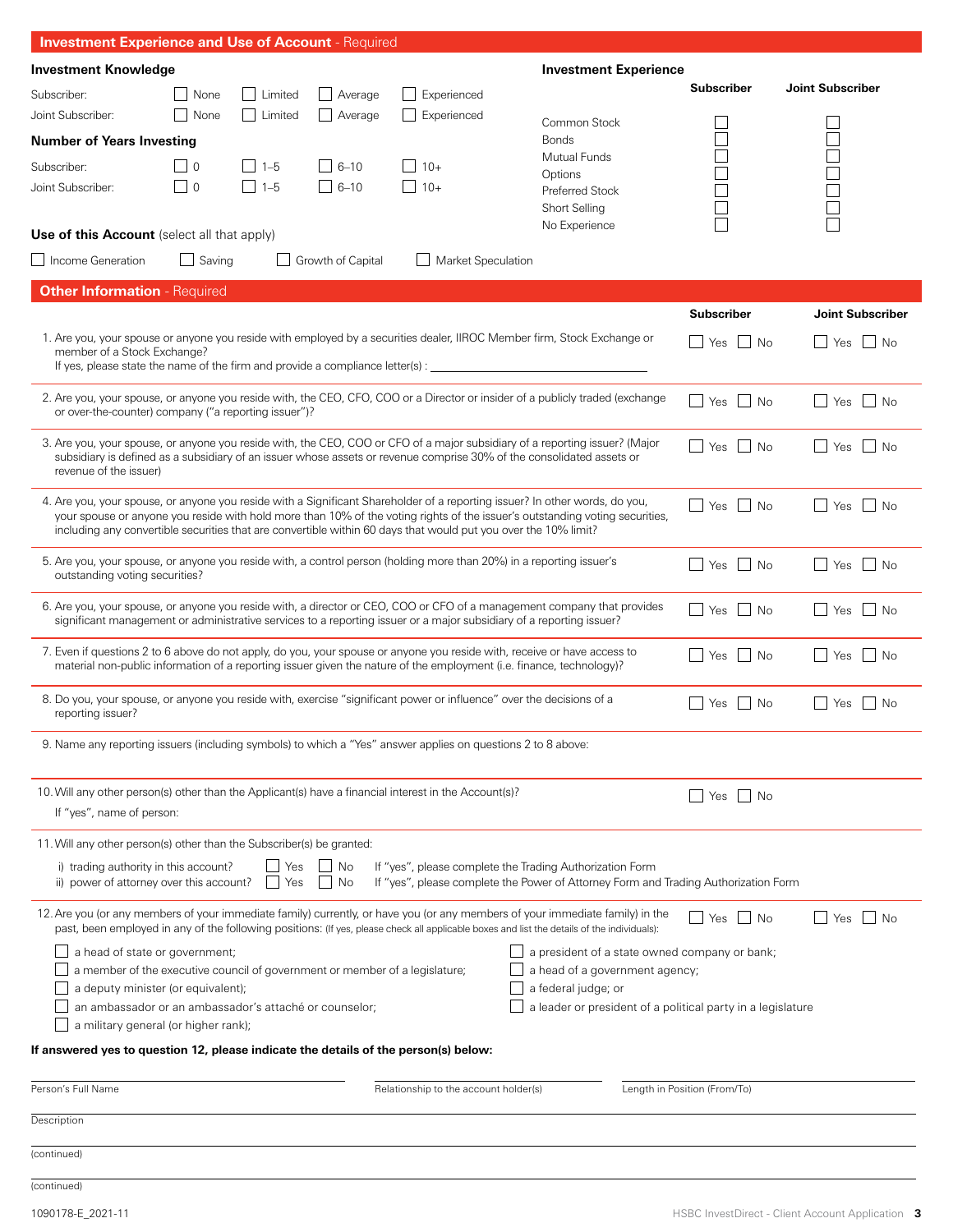# **Designation of Beneficiaries**

The following person(s) is/are designated as beneficiary(ies) entitled to received Educational Assistance Payments under this Plan. Each beneficiary must be related to each Subscriber by blood relationship or adoption as defined in applicable tax legislation. For additional beneficiaries, please attach all beneficiary information with this application.

| <b>Beneficiary 1</b>                                                           |                                                                                                                                                              |                                        |
|--------------------------------------------------------------------------------|--------------------------------------------------------------------------------------------------------------------------------------------------------------|----------------------------------------|
| $\Box$ English<br>Corresponding Language:                                      | $\Box$ French                                                                                                                                                |                                        |
| Beneficiary's Name (as it appears on the Social Insurance Card):               |                                                                                                                                                              |                                        |
| Last Name (Legal)                                                              | First Name (Legal)                                                                                                                                           | Middle Name (Legal)                    |
| SIN                                                                            | Date of Birth (mm/dd/yyyy)                                                                                                                                   | Gender: Male<br>$\Box$ Female          |
| Relationship of Subscriber to Beneficiary (i.e. Parent, Grandparent, Guardian) |                                                                                                                                                              |                                        |
| Address (if different from Subscriber)                                         |                                                                                                                                                              | Apt./Suite #                           |
| City                                                                           | Province                                                                                                                                                     | Postal Code                            |
|                                                                                | If the Beneficiary is under 19 years of age, please provide name and address of parent, guardian, or primary public caregiver, if different from Subscriber. |                                        |
| <b>Parent/Guardian's Name:</b>                                                 |                                                                                                                                                              |                                        |
| Last Name (Legal)                                                              | First Name (Legal)                                                                                                                                           | Middle Name (Legal)                    |
| Address                                                                        |                                                                                                                                                              | Apt./Suite #                           |
| City                                                                           | Province                                                                                                                                                     | Postal Code                            |
| <b>Beneficiary 2</b>                                                           |                                                                                                                                                              |                                        |
| $\Box$ English<br>Corresponding Language:                                      | $\Box$ French                                                                                                                                                |                                        |
| Beneficiary's Name (as it appears on the Social Insurance Card):               |                                                                                                                                                              |                                        |
| Last Name (Legal)                                                              | First Name (Legal)                                                                                                                                           | Middle Name (Legal)                    |
| SIN                                                                            | Date of Birth (mm/dd/yyyy)                                                                                                                                   | Gender: Male<br>Female<br>$\mathbf{1}$ |
| Relationship of Subscriber to Beneficiary (i.e. Parent, Grandparent, Guardian) |                                                                                                                                                              |                                        |
| Address (if different from Subscriber)                                         |                                                                                                                                                              | Apt./Suite #                           |
| City                                                                           | Province                                                                                                                                                     | Postal Code                            |
|                                                                                | If the Beneficiary is under 19 years of age, please provide name and address of parent, guardian, or primary public caregiver, if different from Subscriber. |                                        |
| <b>Parent/Guardian's Name:</b>                                                 |                                                                                                                                                              |                                        |
| Last Name (Legal)                                                              | First Name (Legal)                                                                                                                                           | Middle Name (Legal)                    |
| Address                                                                        |                                                                                                                                                              | Apt./Suite #                           |
| City                                                                           | Province                                                                                                                                                     | Postal Code                            |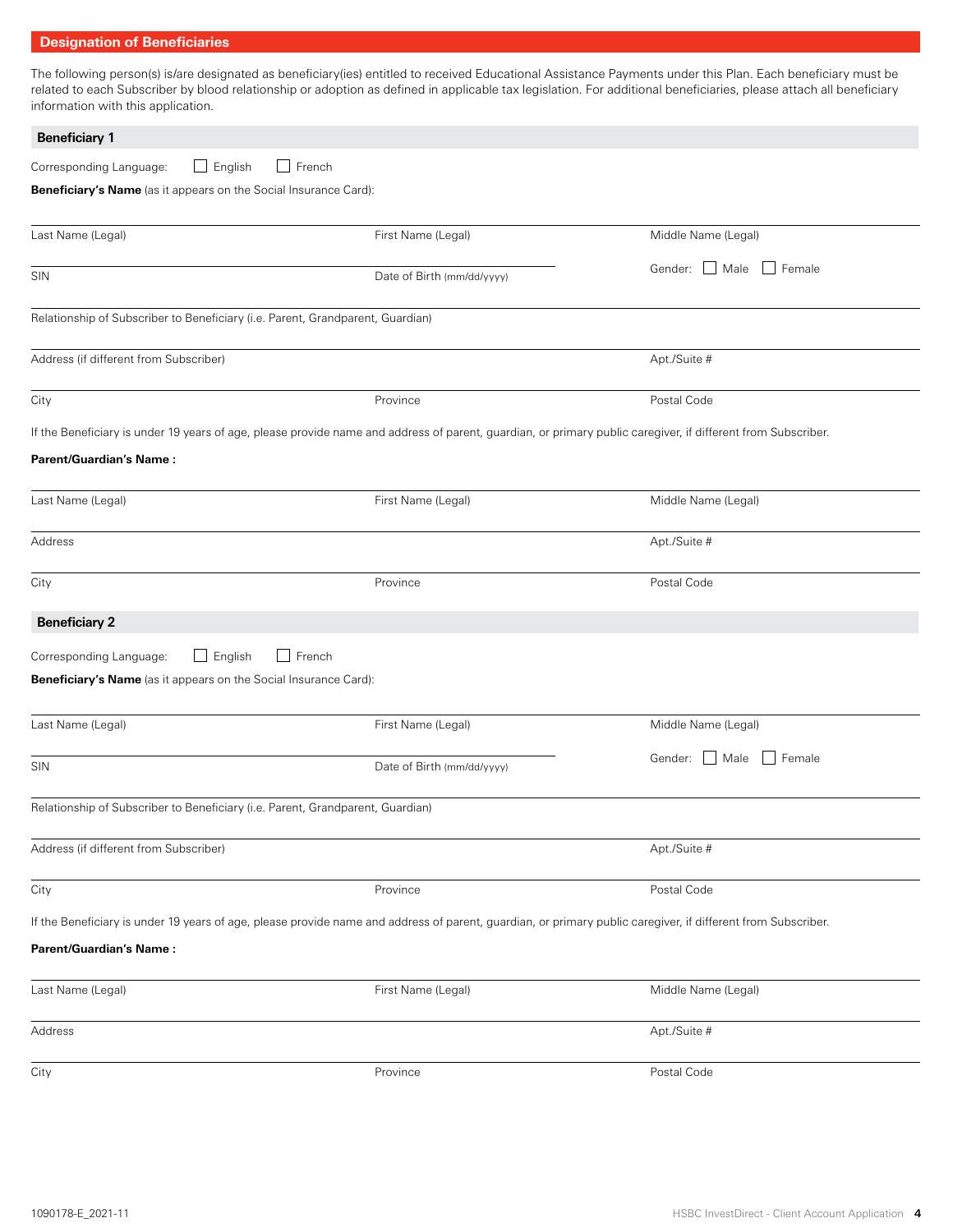#### **Last Date of Contribution and Termination Date**

#### **PLAN MATURITY DATE**

The last day of the 31st year following the date on which the plan was entered: MM/DD/YYYY

If this plan includes a transfer from another RESP, the maturity date will be based on the earliest effective date.

#### **PLAN TERMINATION DATE**

The last day of the 35th year following the date on which the plan was entered: MM/DD/YYYY

If this plan includes a transfer from another RESP, the termination date will be based on the earliest effective date.

#### **Account Administration Fee** - Required

Please indicate the account from which the administration fee is to be debited.

■ This account (Default)

Non-Registered Account No.:

Bank account detailed in the Banking Information section of this application

Note: The account to be charged must belong to the Subscriber or Joint Subscriber of this registered account.

#### **Percentage Allocation** - optional

If you do not indicate % allocation of contributions for each beneficiary, contributions will be allocated evenly among beneficiaries. Total allocations must be 100%.

Beneficiary's Legal Name (Please print) and the set of the set of the Allocation of Allocation of Allocation of the Allocation of the Allocation of Allocation of the Allocation of the Allocation of the Allocation of the Al

| r |  |
|---|--|
|   |  |

### **Shareholder Communication - Required**

#### **To: HSBC InvestDirect**

Under Canadian securities laws, you are entitled to receive a copy of all security holder materials issued by or in respect of Canadian public issuers whose securities you hold in your account with us. The following is a description of how you can receive or refuse to receive these materials.

This description exclusively applies to issuers of securities that are governed only by Canadian securities laws. It does NOT apply to issuers of securities that are governed by the laws of the United States or other countries. Accordingly, even if you indicate to us that you do not wish to receive security holder materials, we may be required to send security holder materials to you in certain circumstances including in relation to issuers of securities that are governed by the laws of other countries.

An explanation is provided to you in the National Instrument 54-101 Communication with Beneficial Owners of a Securities of a Reporting Issuer Form 54-101F1 Explanation to Clients, contained in the Client Terms and Conditions. We are required under Canadian securities law to obtain your instructions concerning various matters relating in respect of Canadian public issuers whose securities you hold in your account with us.

#### **PART 1 - Disclosure of Beneficial Ownership Information**

Please mark the corresponding box to show whether you **OBJECT** or **DO NOT OBJECT** to us disclosing your name, address, electronic mail address, securities holdings and preferred language of communication (English or French) to issuers of securities you hold with us and to other persons or companies in accordance with securities law. If you indicate that you **OBJECT**, we are entitled to charge you the reasonable costs incurred by us to forward security-holder materials to you in accordance with securities law.

#### **I OBJECT to you disclosing the information described above.**

■ I DO NOT OBJECT to you disclosing the information described above (Default)

#### **PART 2 -Receiving Security-holder Materials**

Please mark the corresponding box to show what you **WANT** to receive. **ALL** security-holder materials sent to beneficial owners of securities consist of the following:

- a) proxy-related materials for annual and special meetings;
- b) annual reports and financial statements that are not part of the proxy-related materials; and
- c) materials sent to security-holders that are not required by corporate or securities law to be sent.

#### ■ I WANT to receive ALL security-holder materials sent to beneficial owners of securities. (Default)

 **I DECLINE to receive ALL security-holder materials sent to beneficial owners of securities. (Even if I decline to receive these types of materials,** 

- **I understand that a reporting issuer or other person or company is entitled to send these materials to me at its expense.)**
- **I WANT to receive ONLY proxy-related materials that are sent in connection with a special meeting.**

Note: These instructions do not apply to any specific request you give or may have given to a reporting issuer concerning the sending of interim financial statements of the reporting issuer. In addition, in some circumstances, the instructions you give in this client response form will not apply to annual reports or financial statements of an investment fund that are not part of proxy-related materials. An investment fund is also entitled to obtain specific instructions from you on whether you wish to receive its annual report or financial statements, and where you provide specific instructions, the instructions in this form with respect to financial statements will not apply.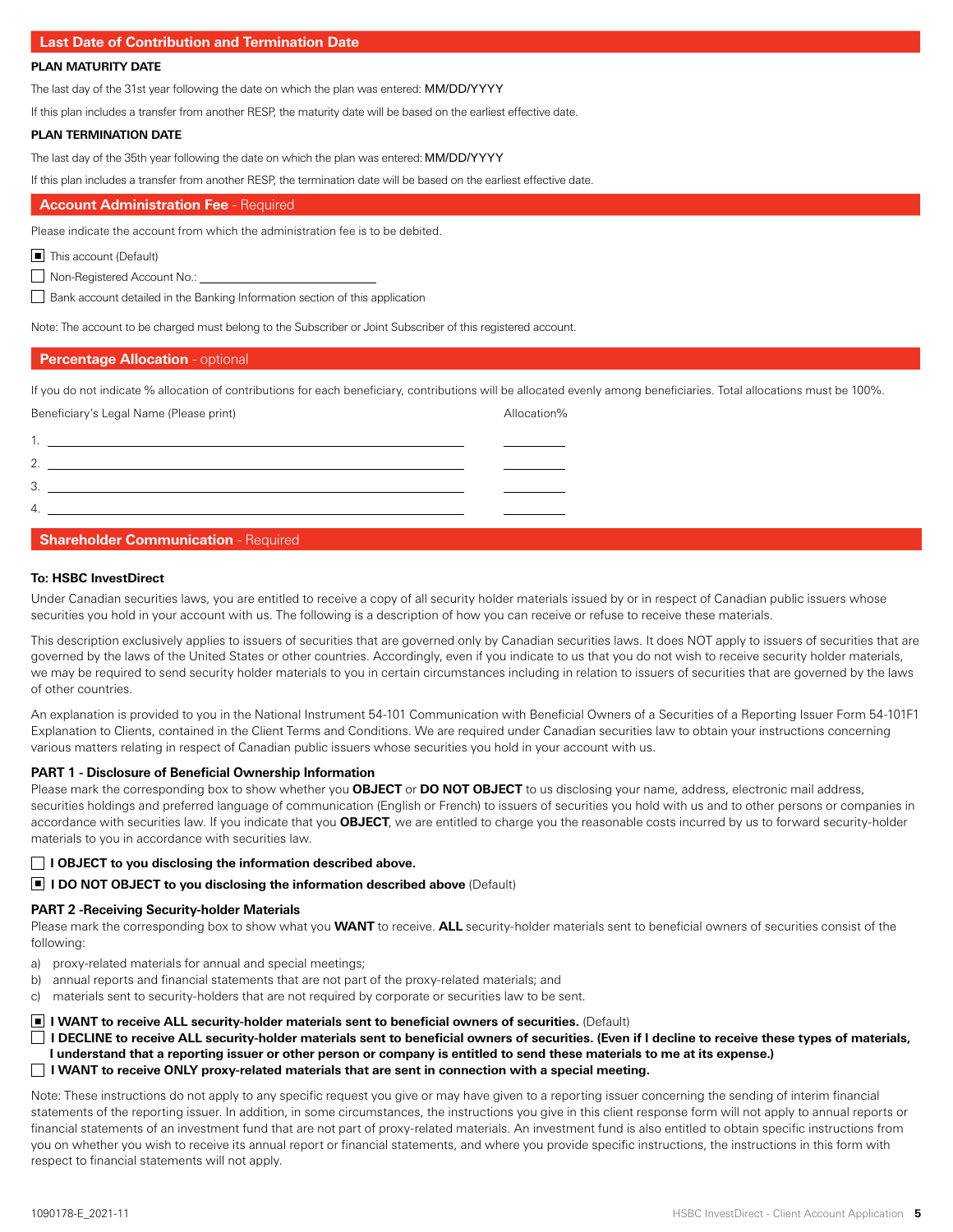#### **PART 3 - Preferred Language of Communication**

I understand that the materials I receive will be in my preferred language of communication, which I chose at the time my account was opened, if the materials are available in that language.

#### **Privacy Consent - Required**

Please read the "Client Information Consent Agreement" section of the Client Terms and Conditions booklet.

I consent to the collection, use and disclosure of Client Information in the manner and for the purposes specified in the Client Terms and Conditions. I agree HSBC InvestDirect may collect, use and share my SIN for the additional purposes of conducting Financial Crime Risk Management Activities, and for internal audit, security, statistical, and record keeping purposes.

I agree to the following optional uses of my Personal Information:

- 1. HSBC InvestDirect may collect and use my personal information and, where permitted by law, share it within the HSBC Group, to identify and inform me of products and services provided by the HSBC Group that may be of interest to me.
- 2. HSBC InvestDirect may collect and use my Personal information to promote the products and services of select third parties that may be of interest to me. ■ Yes (Default - unless instructed otherwise) or △ No

(Your selection applies to both #1 and #2.)

I may at any time change my consent to any of the above by visiting a branch, contacting HSBC at 1-800-760-1180, or visiting the HSBC website at www.investdirect.hsbc.ca. I understand that if I refuse or withdraw my consent, it will not affect my eligibility for products or services.

#### **Suitability Acknowledgement - Required**

I verify that I have carefully reviewed the applicable section of the Client Terms and Conditions with respect to suitability reviews and I understand and acknowledge that HSBC InvestDirect does not provide investment advice or recommendations regarding any of my investment decisions or securities transactions. I agree that HSBC InvestDirect is not responsible for making a determination that the product and account types offered by HSBC InvestDirect in the order execution only account are appropriate for me. Additionally, I understand that HSBC InvestDirect will not determine my investment needs and objectives or assess the suitability of any of my investment decisions or actions. I understand that HSBC InvestDirect is not responsible for making a suitability determination for me, and that HSBC InvestDirect will not consider my personal and financial circumstances, investment knowledge, investment objectives, risk profile, investment portfolio composition, investment time horizon nor other similar factors.

I acknowledge that I have sole responsibility for all my investment actions and decisions and securities transactions in the order execution only account and I understand that my orders may be sent directly to the exchange or market without prior review by HSBC InvestDirect.

| -                                | $\mathbf{v}$<br>-                |      |  |
|----------------------------------|----------------------------------|------|--|
| Signatura.<br>Isrrihar<br>◡<br>. | <b>- -</b><br>Signature<br>101m1 | Date |  |

#### **Subscriber(s) Agreement**

In this section (Subscriber(s) Agreement), all capitalized terms have the same meaning as in the Client Terms and Conditions.

- 1. I am applying for an HSBC InvestDirect Self-Directed Education Savings (Family) Plan Account. I understand that HSBC InvestDirect is a division of HSBC Securities (Canada) Inc. (**HCSC**). I understand that the opening of the Account is subject to HCSC's/HSBC InvestDirect's approval. I request that HSBC Securities (Canada) Inc., as the Promoter, apply to have the HSBC InvestDirect Self-Directed Education Savings (Family) Plan (the "Plan"), registered under the provisions of the Income Tax Act (Canada) and the applicable provisions of similar legislation, if any of my province of residence (the "Applicable Tax Legislation").
- 2. I acknowledge and agree that:
	- (a) The terms and conditions that govern my account and my relationship with HSBC InvestDirect are set out in this Application Form, HSBC InvestDirect Fee Schedule and the Client Terms and Conditions (collectively, the Terms and Conditions). You acknowledge that you have received, read, understand and agree to the Terms and Conditions.
	- (b) I have read the HSBC InvestDirect Self-Directed Education Savings (Family) Plan Terms and Conditions as well as the Client Terms & Conditions and this Application, and upon acceptance of this Agreement by HSBC Securities (Canada) Inc., agree to be bound by all of the terms and conditions (which are incorporated herein) and agree that my first transaction will constitute further evidence of my acceptance of and my agreement to be bound by such terms and conditions.
	- (c) I agree to comply with all applicable regulations, rules and customs of the relevant provincial securities regulator(s), the Investment Industry Regulatory Organization of Canada and other regulatory authorities governing the exchanges or markets (and their clearing houses, if any) where my orders are executed. I understand that HSBC InvestDirect reserves the right to review any of my transactions prior to the exchange or market and to reject, change or remove any order, including for credit reasons or non-compliance with the requirements of those exchanges, markets or securities regulations.
- 3. **Relationship Disclosure and Disclosure Regarding Conflicts of Interest:** I have carefully reviewed the Relationship Disclosure and Disclosure Regarding Conflicts of Interest contained in the enclosed Client Terms and Conditions. I understand that HCSC/HSBC InvestDirect and HSBC Bank Canada are separate entities.
- 4. **Consent to Electronic Delivery of Documents:** I acknowledge that I have carefully reviewed the Consent to Electronic Delivery of Documents in the enclosed Client Terms and Conditions and I agree to adhere to all requirements contained therein.
- 5. **Short Sale Risk Statement:** I acknowledge that I have carefully reviewed the Short Sale Risk Statement contained in the enclosed Client Terms and Conditions and I agree to adhere to all requirements contained therein.
- 6. I understand that:
	- (a) Contributions to the Plan are not deductible for income tax purposes;
	- (b) Contributions in excess of the Plan lifetime limits allowed under the Income Tax Act (Canada) will be subject to a penalty tax; and
	- (c) Any amounts paid out of the Plan otherwise than by way of refund of contributions paid into the Plan, may be subject to tax under the Applicable Tax Legislation.
- 7. I certify that:
	- (a) I reside in Canada, in the province indicated in this HSBC InvestDirect Self-Directed Education Savings (Family) Plan Application; and
- (b) I agree that the facts contained in this Application are true and I will notify HSBC InvestDirect of any changes in such information.
- 8. I agree that the value of my Plan will depend on the investment made according to my instructions and that HSBC Trust Company (Canada) and HSBC InvestDirect assume no liability whatsoever in this respect.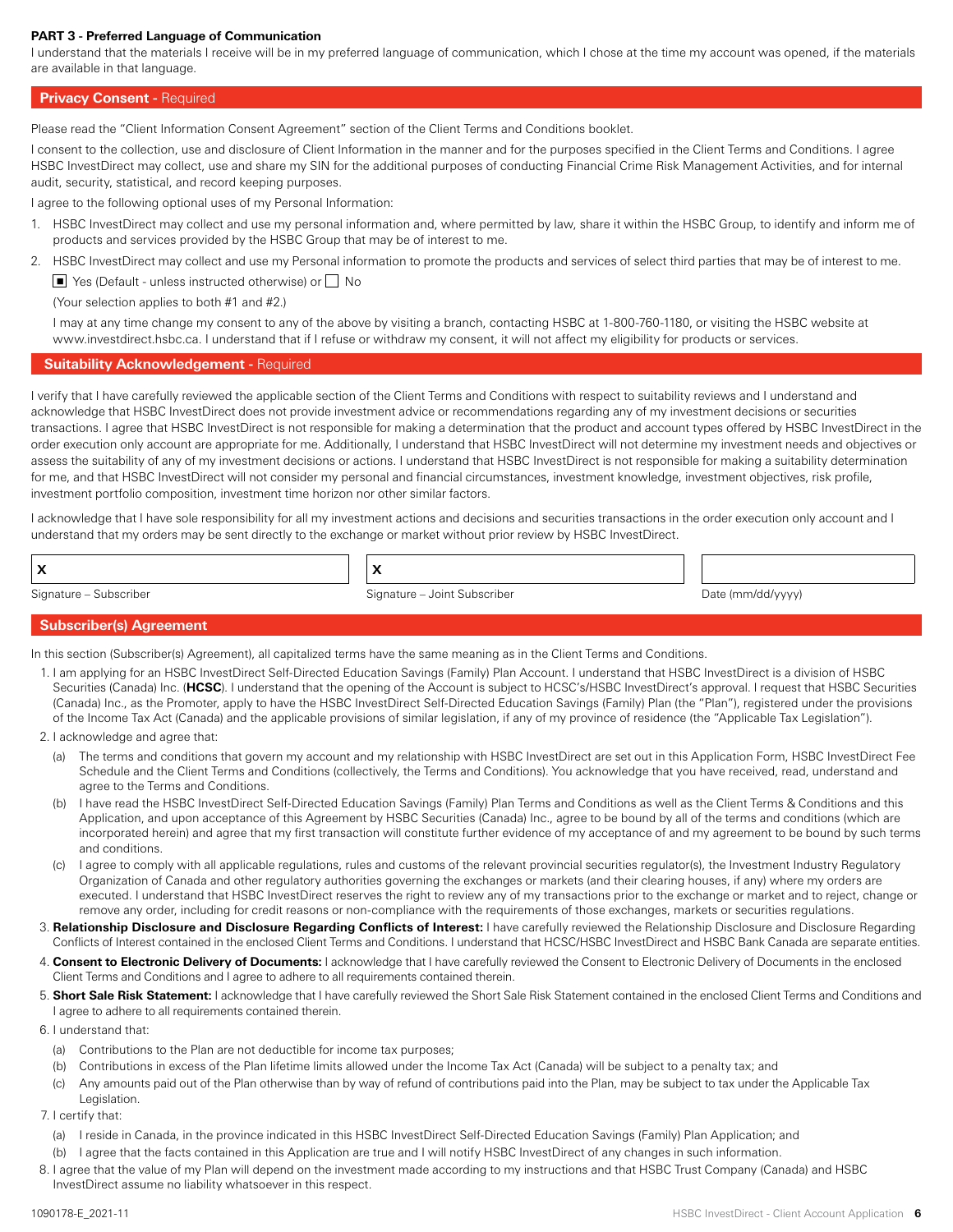- 9. I understand that the balances in my Account may not be insured by the Canada Deposit Insurance Corporation. My Account at HSBC InvestDirect is protected by the Canadian Investor Protection Fund within specified limits. I confirm that I will refer to the applicable websites for information on the nature and limits of coverage.
- 10. I understand that a credit check may be performed on me. For the purpose of evaluating this Agreement, HSBC InvestDirect is authorized to collect factual credit information and other personal information about me from third parties such as credit reporting agencies and credit grantors and from income sources and personal references and to disclose to other credit grantors and credit bureau particulars of this Agreement and subsequent credit experience, and to retain this Agreement for HSBC InvestDirect records. I authorize other institutions with which I deal with to provide HSBC InvestDirect with any such information requested.

#### **Signatures - Required**

By signing this Application, I certify that the information provided by me in this application is true and complete and I agree to advise HSBC InvestDirect immediately of any material change in the information. I further certify that I am capable of evaluating and bearing the financial risk inherent in buying and selling securities and that trading in all transactions for which approval is sought is suitable for the purposes of my investment objectives. I confirm that I have read, understand and agree to the terms and condition in this Application Form and the Client Terms and Conditions.

I also acknowledge and understand that using borrowed money to finance the purchase of securities involves greater risk than using cash resources only. If I borrow money to purchase securities, it is my responsibility to repay the loan and pay interest as required by its terms remains the same even if the value of the securities purchased declines.

#### **An electronic version of the Client Terms and Conditions is available at www.hsbc.ca/investdirect-terms, or a paper copy may be requested by contacting HSBC InvestDirect at 1-800-760-1180.**

| Date (mm/dd/yyyy)<br>I hereby apply to be granted option facilities with respect to this account. I acknowledge and confirm that I have received, read and accept the Option Trading<br>Agreements in the Client Terms and Conditions. I also confirm that I have received and read the applicable Risk Disclosure Document and am aware of and accept all<br>Years of Options Experience (Joint Subscriber): $\Box$ 0 $\Box$ 1-5 $\Box$ 5-10 $\Box$ 10+ |
|----------------------------------------------------------------------------------------------------------------------------------------------------------------------------------------------------------------------------------------------------------------------------------------------------------------------------------------------------------------------------------------------------------------------------------------------------------|
|                                                                                                                                                                                                                                                                                                                                                                                                                                                          |
|                                                                                                                                                                                                                                                                                                                                                                                                                                                          |
|                                                                                                                                                                                                                                                                                                                                                                                                                                                          |
|                                                                                                                                                                                                                                                                                                                                                                                                                                                          |
|                                                                                                                                                                                                                                                                                                                                                                                                                                                          |
|                                                                                                                                                                                                                                                                                                                                                                                                                                                          |
| Date (mm/dd/yyyy)                                                                                                                                                                                                                                                                                                                                                                                                                                        |
|                                                                                                                                                                                                                                                                                                                                                                                                                                                          |
|                                                                                                                                                                                                                                                                                                                                                                                                                                                          |
|                                                                                                                                                                                                                                                                                                                                                                                                                                                          |
| Investment Account Number                                                                                                                                                                                                                                                                                                                                                                                                                                |
|                                                                                                                                                                                                                                                                                                                                                                                                                                                          |
|                                                                                                                                                                                                                                                                                                                                                                                                                                                          |
|                                                                                                                                                                                                                                                                                                                                                                                                                                                          |

| HSBC /HIDC Transit Number: |                | Number of Years Known:                              |
|----------------------------|----------------|-----------------------------------------------------|
| Premier Client             | Advance Client | Employee Account If yes, please provide employee ID |
|                            |                |                                                     |

Employee Comments:

**Subscriber**

#### **Face to Face Anti Money Laundering Verification**

Date of Verification (mm/dd/yyyy)

| JUNJJU INGI                                                                                                                            |                                                                                                                                      |
|----------------------------------------------------------------------------------------------------------------------------------------|--------------------------------------------------------------------------------------------------------------------------------------|
| ID#1<br>Type of ID Verified:                                                                                                           | ID #2<br>Type of ID Verified:                                                                                                        |
| Driver's License     Passport<br>$\Box$ Other:                                                                                         | Driver's License<br>  Passport                                                                                                       |
| ID Number<br><u> 1980 - Jan Samuel Barbara, martin a shekara ta 1980 - An tsara tsara tsara tsara tsara tsara tsara tsara tsa</u>      | ID Number<br><u> 1980 - Jan Samuel Barbara, martin a shekara 1980 - An tsara 1980 - An tsara 1980 - An tsara 1980 - An tsara 1</u>   |
|                                                                                                                                        |                                                                                                                                      |
| <b>Expiry Date</b><br>and the control of the control of the control of the control of the control of the control of the control of the | <b>Expiry Date</b>                                                                                                                   |
| Verified by:<br><u> 1989 - John Harry Harry Harry Harry Harry Harry Harry Harry Harry Harry Harry Harry Harry Harry Harry Harry</u>    | Verified by:<br><u> 1980 - Jan Samuel Barbara, martin di sebagai personal di sebagai personal di sebagai personal di sebagai per</u> |
|                                                                                                                                        | HSBC Bank                                                                                                                            |
|                                                                                                                                        | Transit Number: Transit Number: Transit Number: Transit Number: Transit Number: Transit Number: Transit Number                       |
| Certified True copies attached                                                                                                         | Certified True copies attached                                                                                                       |